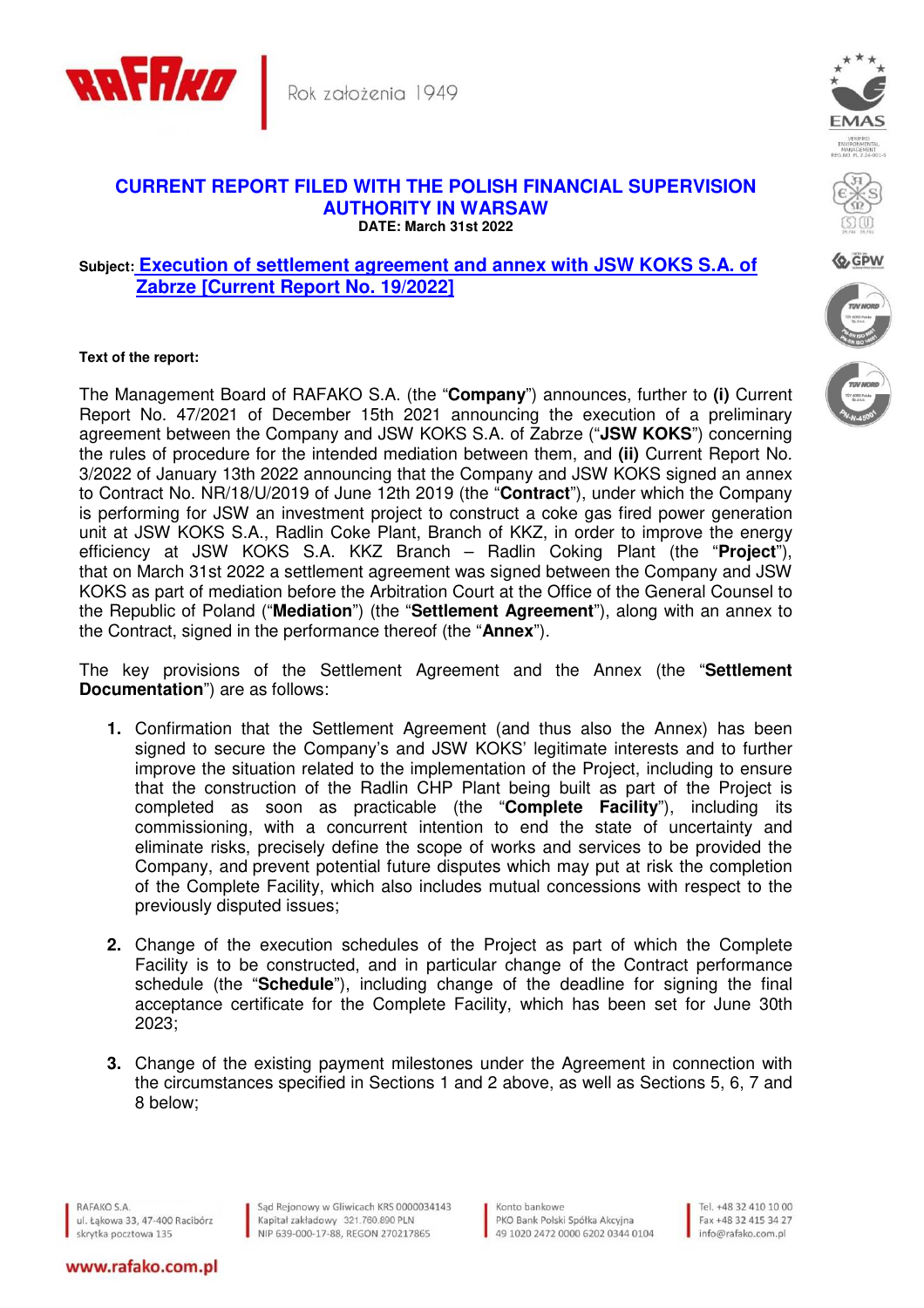

- **4.** The Company's commitment to take steps to ensure that the final acceptance certificate for the Complete Facility is signed before the date specified in Section 2 above;
- **5.** JSW KOKS engaging the Company to perform additional works specified in the Settlement Documentation, related to the construction of the Complete Facility, which will be part of the Complete Facility (the "**Additional Works**");
- **6.** JSW KOKS engaging the Company to perform, besides the Additional Works, additional tasks specified in the Settlement Documentation, which are technically and technologically related to the construction of the Complete Facility, but which go beyond the scope of the previously agreed Complete Facility (the "**Additional Tasks**"), such additional tasks to be subject to final acceptance other than the final acceptance of the Complete Facility. The Company has undertaken towards JSW KOKS to provide a guarantee in accordance with the Contract, as well as to transfer to JSW KOKS the rights over intangible assets in accordance with the Contract, in relation to the Additional Tasks.
- **7.** Payment by JSW KOKS to the Company, on the terms and dates specified in the Settlement Documentation, of PLN 29,965,525.61 (twenty-nine million, nine hundred and sixty-five thousand, five hundred and twenty-five złoty, sixty-one grosz), VATexclusive – as part of an increase of the Company's fee under the Contract, as referred to in Section 9 below – due to the events which had occurred in connection with the implementation of the Project before the signing of the Settlement Agreement, including in particular those beyond the control of the Parties to the Contract, such as the SARS-CoV-2 pandemic and its effects, including, but not limited to: **(i)** the absence of employees or other persons involved or likely to be involved in the performance of the Contract, **(ii)** difficulties in the delivery of necessary products, components or materials, and **(iii)** a material increase in the costs of the Project due to developments on the construction services market and changes in prices of construction materials (including with regard to signing contracts with and remuneration expected by subcontractors). This obligation is undertaken in conjunction with the Company's representation to the effect that the payment of the first portion of the above amount, as agreed by the Parties and specified in the Settlement Documentation, satisfies all of the Company's claims against JSW KOKS on account of the events that had occurred in connection with the implementation of the Project before the date of signing the Settlement Agreement, which, however, does not preclude the Company's right to receive the full amount specified at the beginning of this Section;
- **8.** The Company's obligation, as part of the settlement concessions, to provide for the benefit of JSW KOKS works and services specified in the Settlement Documentation, other than Additional Works and Additional Tasks, as part of the fee due to the Company under the Contract, as specified in the Settlement Documentation, i.e., without any separate fee being payable to the Company for the performance of those works and services.
- **9.** Increase of the Company's fee under the Contract in connection with the circumstances set out in Sections  $5 - 8$  above, to the aggregate amount of PLN 447,396,525.61 (four hundred and forty-seven million, three hundred and ninety-six thousand, five hundred and twenty-five złoty, sixty-one grosz), VAT exclusive, i.e., by PLN 150,595,525.61 (one hundred and fifty million, five hundred and ninety-five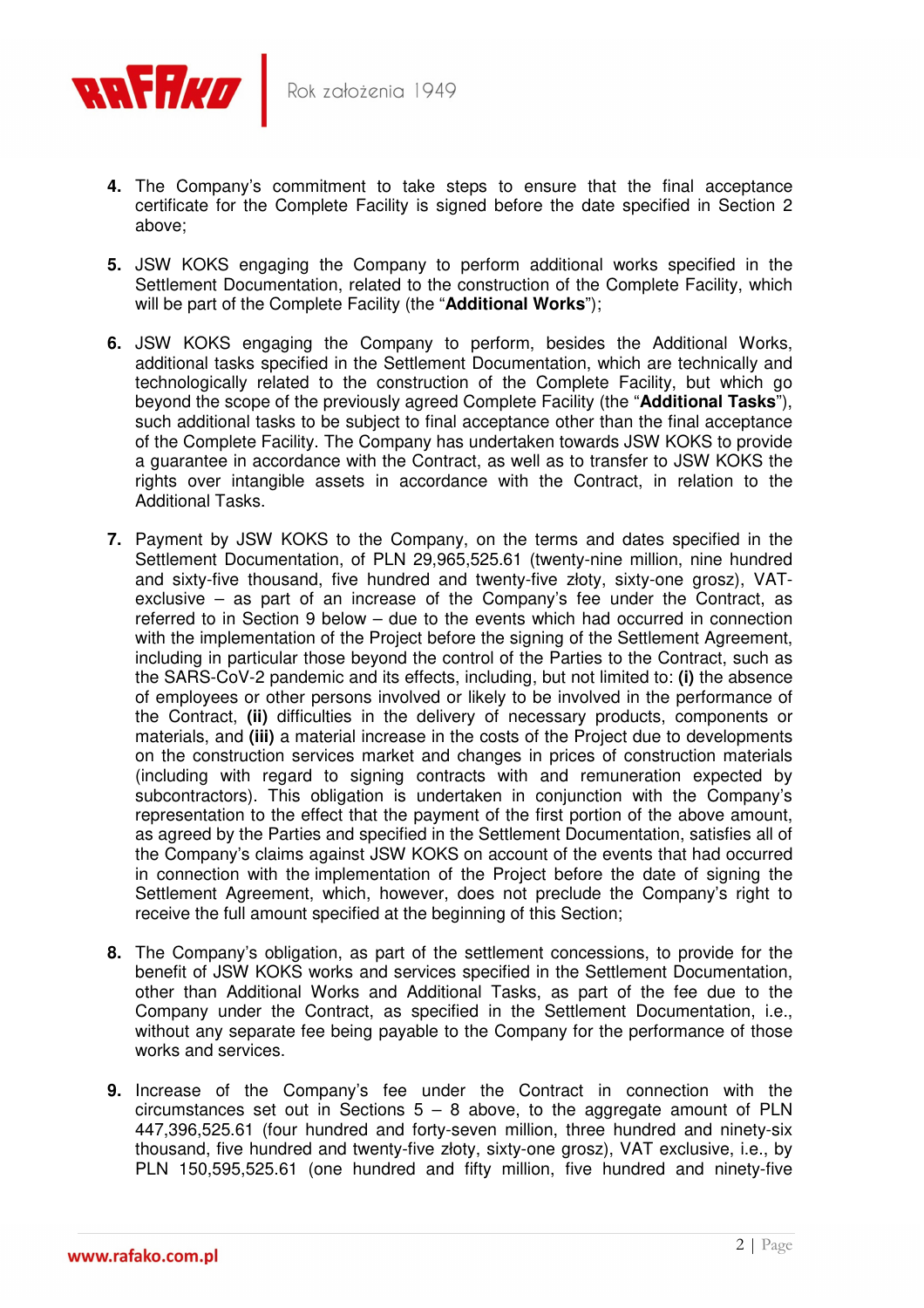

thousand, five hundred and twenty-five złoty, sixty-one grosz), VAT exclusive, which includes:

- **i.** The fee for Additional Works of PLN 20,450,000.00 (twenty million, four hundred and fifty thousand złoty), VAT exclusive;
- **ii.** The fee for Additional Tasks of PLN 100,180,000.00 (one hundred million, one hundred and eighty thousand złoty), VAT exclusive;
- **iii.** The amount referred to in Section 7 above:
- **10.** The Company's commitment to adjust the amount of the performance bond granted in the performance of the Contract to the amount of the Company's increased fee under the Contract and to provide security for Additional Tasks;
- **11.** Transfer by the Company to JSW KOKS, as part of the settlement concessions, of the ownership title to material machinery or equipment related to the performance of the Project, in accordance with the terms and conditions set out in the Settlement Documentation, earlier than agreed in the Contract;
- **12.** Granting JSW KOKS additional rights in the event of non-performance or improper performance of the Contract by the Company, including granting JSW KOKS the contractual right to rescind the unperformed part of the Contract– in the event of failure to complete the stages of the Schedule explicitly specified in the Annex;
- **13.** Representations by the Parties to the Contract, subject to Section 14 below, that the Settlement Agreement completely and exhaustively determines the rights and obligations of the Parties to the Contract in relation to the matters which were the subject of their talks or correspondence, including as part of the Mediation, in the period until the date of execution of the Settlement Agreement;
- **14.** Agreement that if all of the following circumstances arise, namely: (i) the Company completes the construction of the Complete Facility within the time limit specified in the Settlement Documentation, **(ii)** the Company completes Additional Works and Additional Tasks within the time limits specified in the Annex, and **(iii)** the Company's investor process is successfully completed, in the agreement/arrangement with at least one party to the letter of intent to which JSW KOKS is a party, JSW KOKS will not seek from the Company any contractual penalties disputed by the Parties for the period prior to the execution of the Settlement Agreement, with the proviso that if all of the events specified above do not occur, this shall not deprive the Company of the possibility of challenging such penalties.

The entry into force of the Settlement Documentation was made subject to the following conditions:

- **a)** In the case of the Settlement Agreement:
	- **i.** The Parties to the Agreement obtain corporate approvals necessary for the execution and entry into force of the Settlement Agreement and the Annex;
	- **ii.** The Company submits to JSW KOKS documents confirming the creation of security, meeting the requirements of the Settlement Documentation;